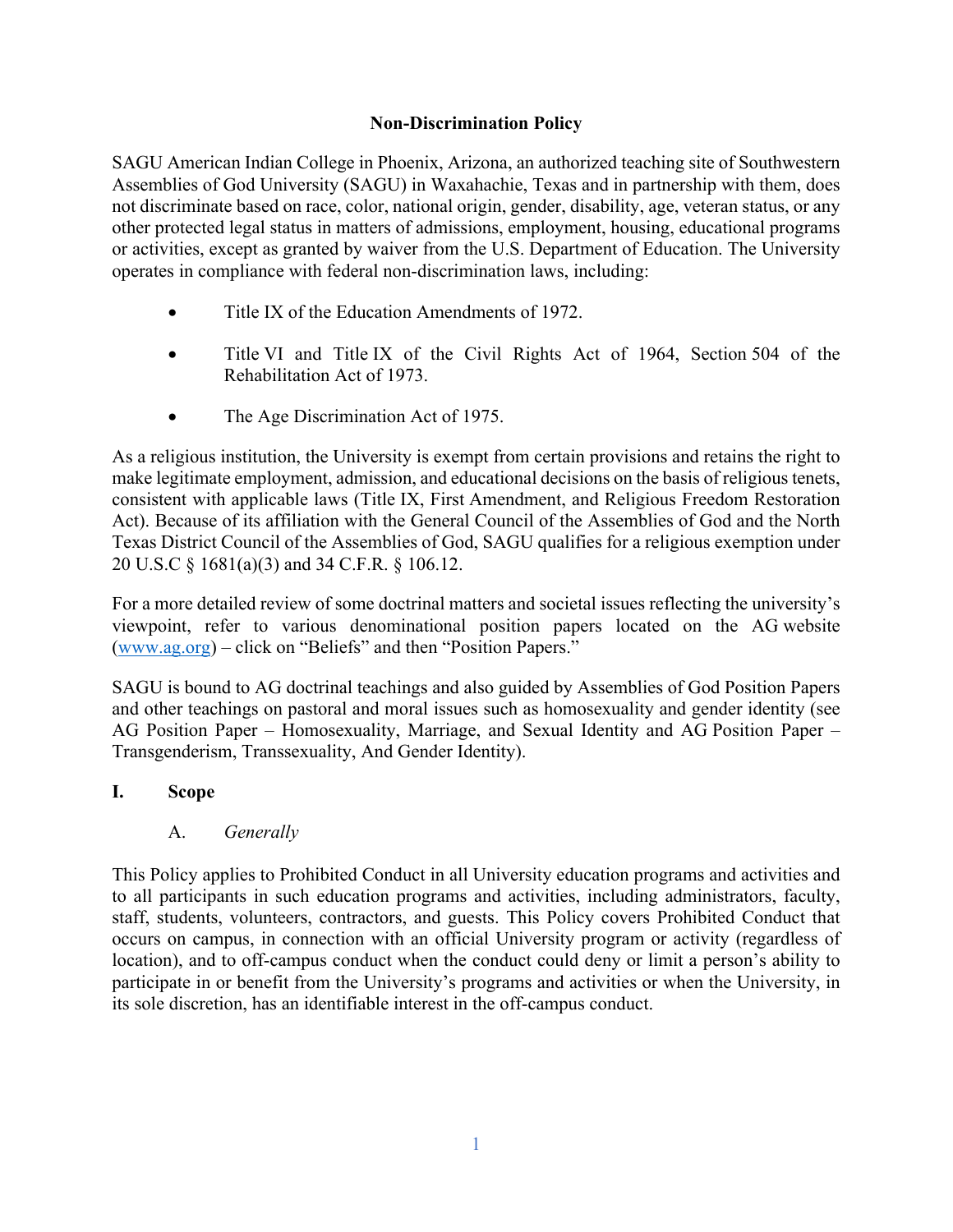### B. *Interaction with University Title IX Policy*

All allegations of sex discrimination which rise to the level of Sexual Harassment occurring within the University's Education Programs and Activities as defined by the University's Title IX Policy1 are handled exclusively pursuant to the procedures outlined in that Policy. All other acts of Discrimination—including acts of sex discrimination which do not rise to the level of Sexual Harassment occurring within the University's Education Programs and Activities as defined by the University's Title IX Policy—are handled pursuant to this Policy.

### **II. Definitions of Prohibited Conduct**

The following are categories of conduct that are prohibited by this Policy ("Prohibited Conduct") and may result in disciplinary action when committed by University employees or students.

- **A. "Discrimination"** is conduct directed at a specific individual or a group of identifiable individuals that subjects the individual or group to treatment that adversely affects their education or employment because of their Protected Status.
- **B. "Harassment"** as used in this Policy is verbal and/or physical conduct (i) that is severe or pervasive, (ii) that is based on an individual's Protected Status, and (iii) that unreasonably interferes with the individual's work or academic activities, or that creates an intimidating, hostile, or offensive University environment.

As used in this Policy "harassment" means conduct that is directed at a specific person and that would cause a reasonable person to be seriously alarmed, annoyed or harassed and the conduct in fact seriously alarms, annoys or harasses the person.

- 1. in the employment context, unreasonably interferes with a person's work performance or creates an intimidating, hostile, or offensive work environment; or
- 2. in the education context, is sufficiently severe, persistent, or pervasive that the conduct interferes with a student's ability to participate in or benefit from the University's educational programs or activities.

Other Sexual Harassment does not include allegations of sex discrimination which rise to the level of Sexual Harassment occurring within the University's Education Programs and Activities as defined by the University's Title IX Policy.

- **C. "Other Unprofessional/Inappropriate Conduct"** is behavior or conduct of a sexual nature that is unprofessional and/or inappropriate for the educational and/or working environment, but does not rise to the level of Sexual Harassment or other form of Prohibited Conduct outlined above.
- **D. "Retaliation"** is any attempt to seek retribution against an individual or group of individuals involved in filing a complaint or report under this Policy, filing an external

<sup>&</sup>lt;sup>1</sup> Available at https://www.sagu.edu/documents/Policy/title-ix-handbook.pdf.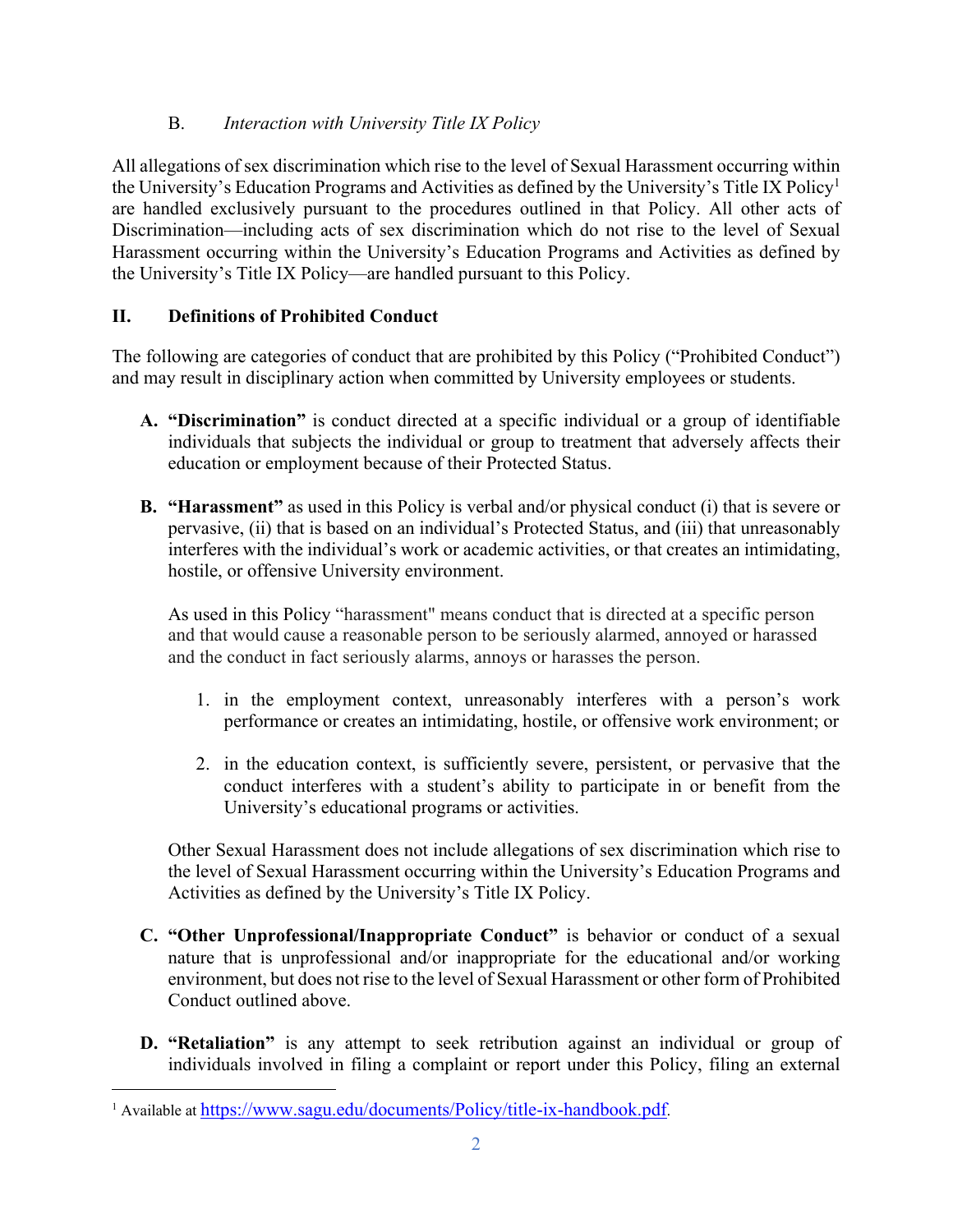complaint, participating in a disciplinary process, or opposing in a reasonable manner an action believed to constitute a violation of this Policy. Retaliation can take many forms, including abuse or violence, threats, and intimidation. Actions in response to a good faith report or response under this Policy are considered retaliatory if they have a materially adverse effect on the working, academic or University-controlled living environment of an individual; or if they hinder or prevent the individual from effectively carrying out their University responsibilities. Any individual or group of individuals can engage in retaliation and will be held accountable under this Policy.

- **E. "Complainant"** means an individual who is alleged to be the victim of Prohibited Conduct.2
- **F. "Respondent"** means an individual who has been reported to be the perpetrator of Prohibited Conduct.

#### **III. Reporting Complaints of Prohibited Conduct**

Community members who experience or witness Prohibited Conduct should submit a complaint to the appropriate University administrator. The following offices have been designated to handle complaints of a violation of this Policy:

| <b>Student Complaints</b> | <b>Employee Complaints</b> |
|---------------------------|----------------------------|
|                           |                            |

Rev. Lance Meche Dean of Students Email: lmechE@sagu.edu Phone: 972-825-4747

Ruth Roberts Director of Human Resources Email: rroberts@sagu.edu Phone: 972-825-4656

(At the SAGU AIC Campus you may also contact the following)

Dr. Joseph J. Saggio Executive Vice President & Administrative Dean (SAGU AIC Campus) Email: jsaggio@sagu.edu Phone: 602-944-3335, ext. 231

> Rev. Nick Zamorano Director of Student Development Email: nzamorano@sagu.edu Phone: 602-944-3335, ext. 223

<sup>&</sup>lt;sup>2</sup> A Complainant and Respondent are each individually a "party" and collectively the "parties" with respect to a complaint under this Policy.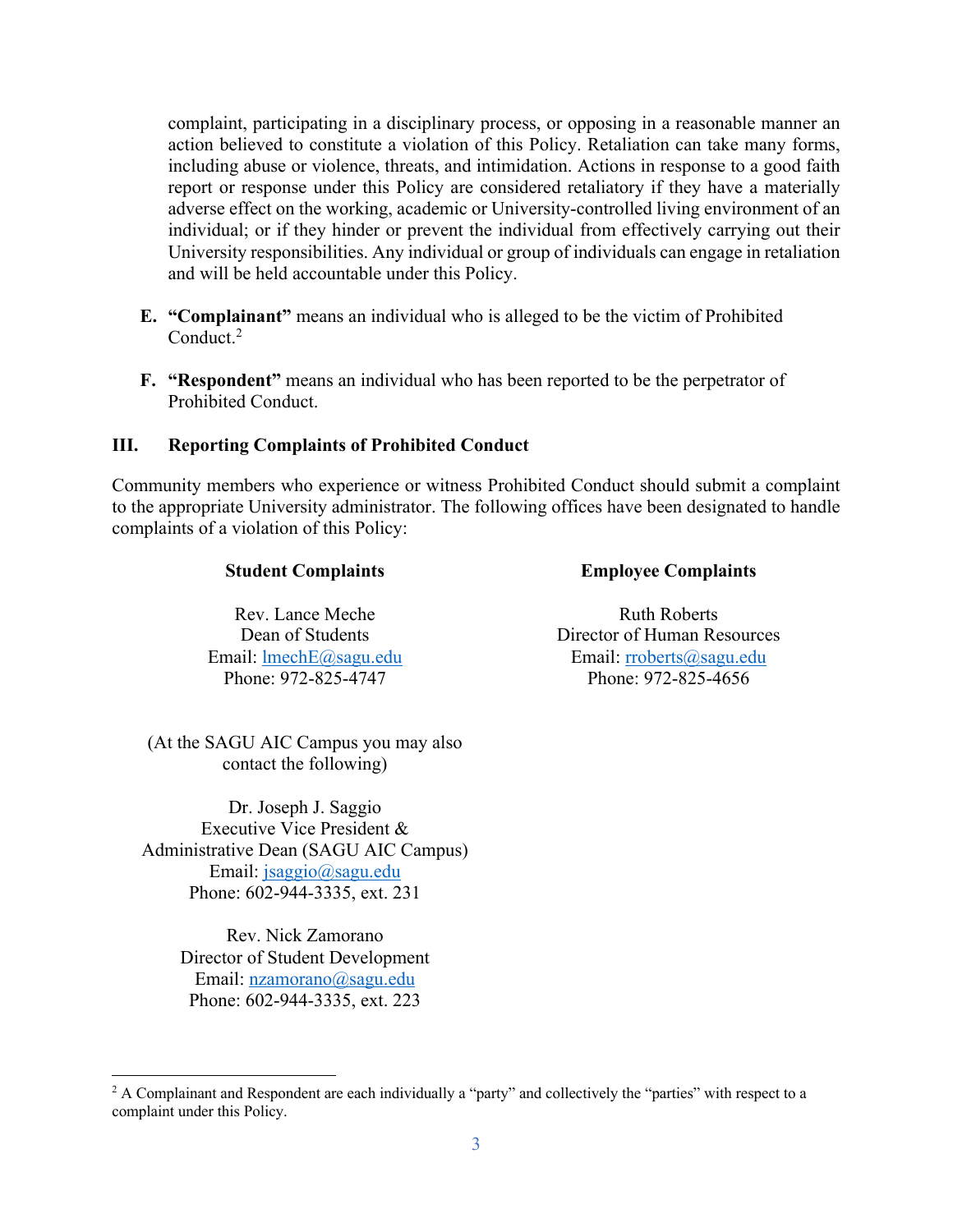While verbal reports of Prohibited Conduct will be received and responded to as appropriate considering the wishes of the reporting individual(s) and the circumstances of each case, the University strongly recommends reports of violations of this Policy be submitted in writing. The written complaint should identify the parties involved; describe the Policy violation, including when and where it occurred; and identify by name or description any witnesses and/or evidence. Written complaints will be treated as confidentially as practical and shared only on a need-to-know basis.

### **IV. Supportive Measures**

Regardless of the complaint resolution process utilized in response to a complaint of Prohibited Conduct, the University will, to the extent practicable based on the University's resources, provide the Complainant with support and resources to restore or preserve equal access to the University's education programs and activities and/or employment. Such measures are designed to protect the safety of all parties implicated by a report or to deter Prohibited Conduct. Supportive measures may include, but are not limited to: counseling, extensions of academic or other deadlines, courserelated adjustments, modifications to work or class schedules, campus escort services, changes in work or housing locations, leaves of absence, increased security and monitoring of certain areas of campus, and other similar measures. Supportive Measures may also include mutual restrictions on contact between the parties implicated by a report.

#### **V. Complaint-Resolution Process**

#### A. *Receipt of a Complaint and Preliminary Assessment*

Upon receipt of a complaint, either the Vice President for Enrollment and Student Services or the Associate Vice President for Business and Human Resources (or their designee) (hereinafter the "Administrator") will conduct a preliminary inquiry designed to assess:

- 1. the institutional policy or policies potentially invoked by the alleged conduct,
- 2. the appropriate University official to respond to the complaint, and
- 3. the best path of resolution for the complaint.

In the event the Administrator determines there are no reasonable grounds for believing the conduct at issue constitutes a violation of this Policy, the Administrator will close the complaint.

#### B. *Informal Resolution*

The Administrator will determine whether informal resolution is an appropriate mechanism of resolution based on the information provided about the incident. Options for informal resolution include, but are not limited to, mediation, restorative justice, or other form of alternative resolution. If informal resolution is determined to be appropriate, the Administrator or their designee will meet separately with both parties to discuss an informal resolution based on the information available. If the proposed resolution satisfies the University's obligation to provide a safe and non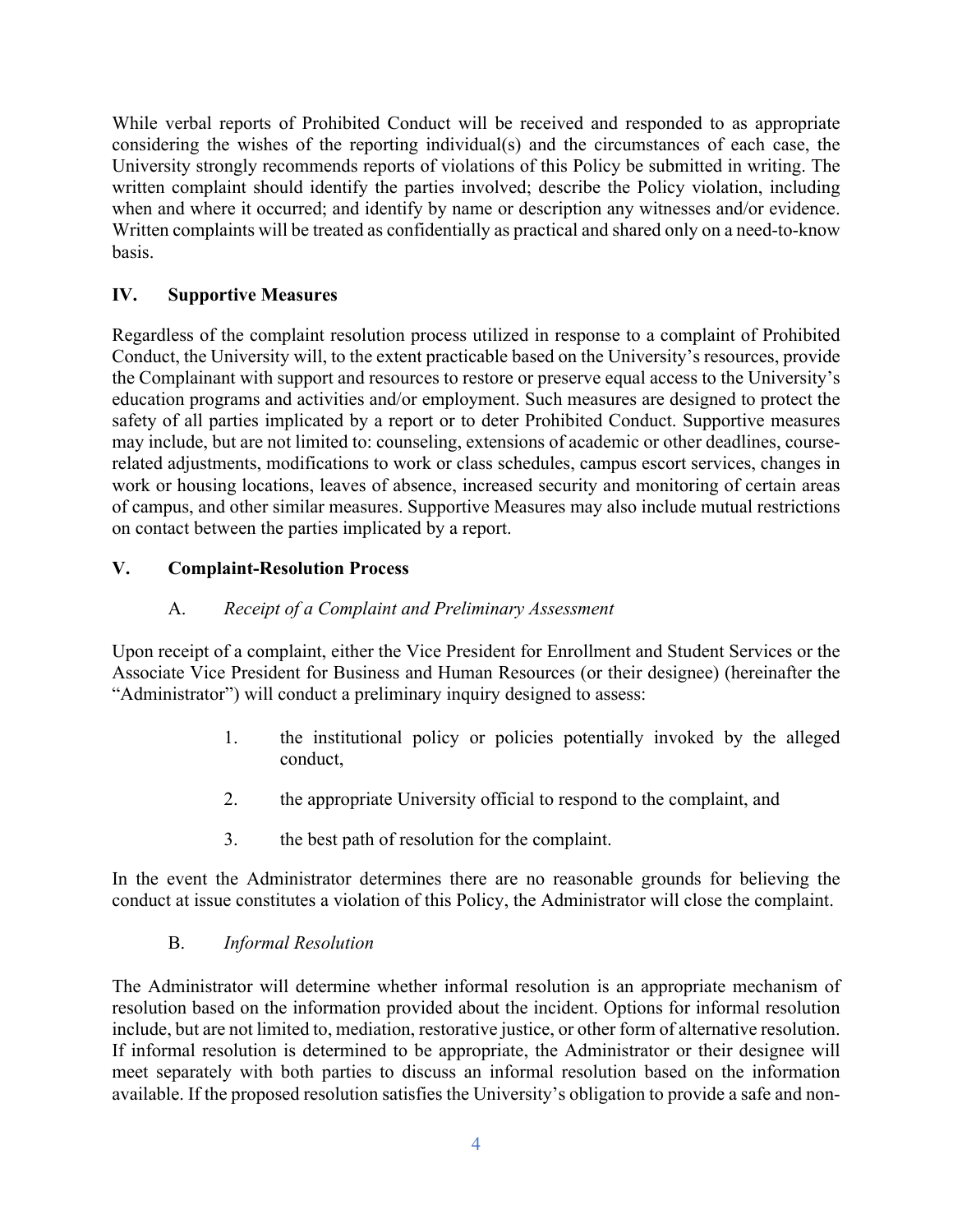discriminatory environment for the University Community, the resolution will be implemented, and the matter will be closed. The Human Resources and/or Student Life offices will maintain records of all reports and conduct referred for informal resolution.

## C. *Formal Resolution Procedures*

If the Administrator determines that a formal investigation is warranted to resolve a complaint, the University will determine whether an employee or student is responsible for a violation of this Policy and what, if any, corrective action is appropriate, in accordance with the procedures described below.

## 1. Assignment of Investigator

The Administrator will appoint an investigator or investigative team with experience investigating allegations of discrimination and harassment. The investigator(s) may be an employee of the University or an external investigator engaged to assist the University in its fact gathering.

# 2. Investigation

The investigation will be conducted in a manner appropriate in light of the circumstances of the case. The investigation may include, but is not limited to, conducting interviews of the complainant(s), the respondent(s), and any witnesses (witnesses must have observed the acts in question or have information relevant to the incident); reviewing law enforcement investigation documents, if applicable; reviewing personnel files; and gathering, examining, and preserving other relevant documents and physical, written, and electronic evidence (including text messages and other phone records, social media posts, security camera footage, etc.). The parties will be afforded an opportunity to identify and present relevant witnesses and evidence to the investigator, as well as identify witnesses who may have relevant information.

# 3. The Investigator's Report and Conclusions

The investigator will make conclusions as to whether the respondent violated any provision of this Policy. The standard of proof shall be by a preponderance of the evidence. The investigator's findings and conclusions may be shared with the Administrator in a written report.

- a. **Determination of No Policy Violation.** If the investigator determines that the respondent did not violate any provision of this policy, the Administrator will determine and document the appropriate resolution of the complaint and notify the parties of that determination. Appropriate resolutions may include, but are not limited to, dismissal of the complaint, conferences with one or more of the parties, and the introduction of remedial and community-based efforts such as educational initiatives and/or trainings.
- b. **Determination of a Policy Violation.** If the investigator determines there is sufficient information to find, by a preponderance of the evidence, that the respondent violated this Policy, the matter will be referred for corrective action.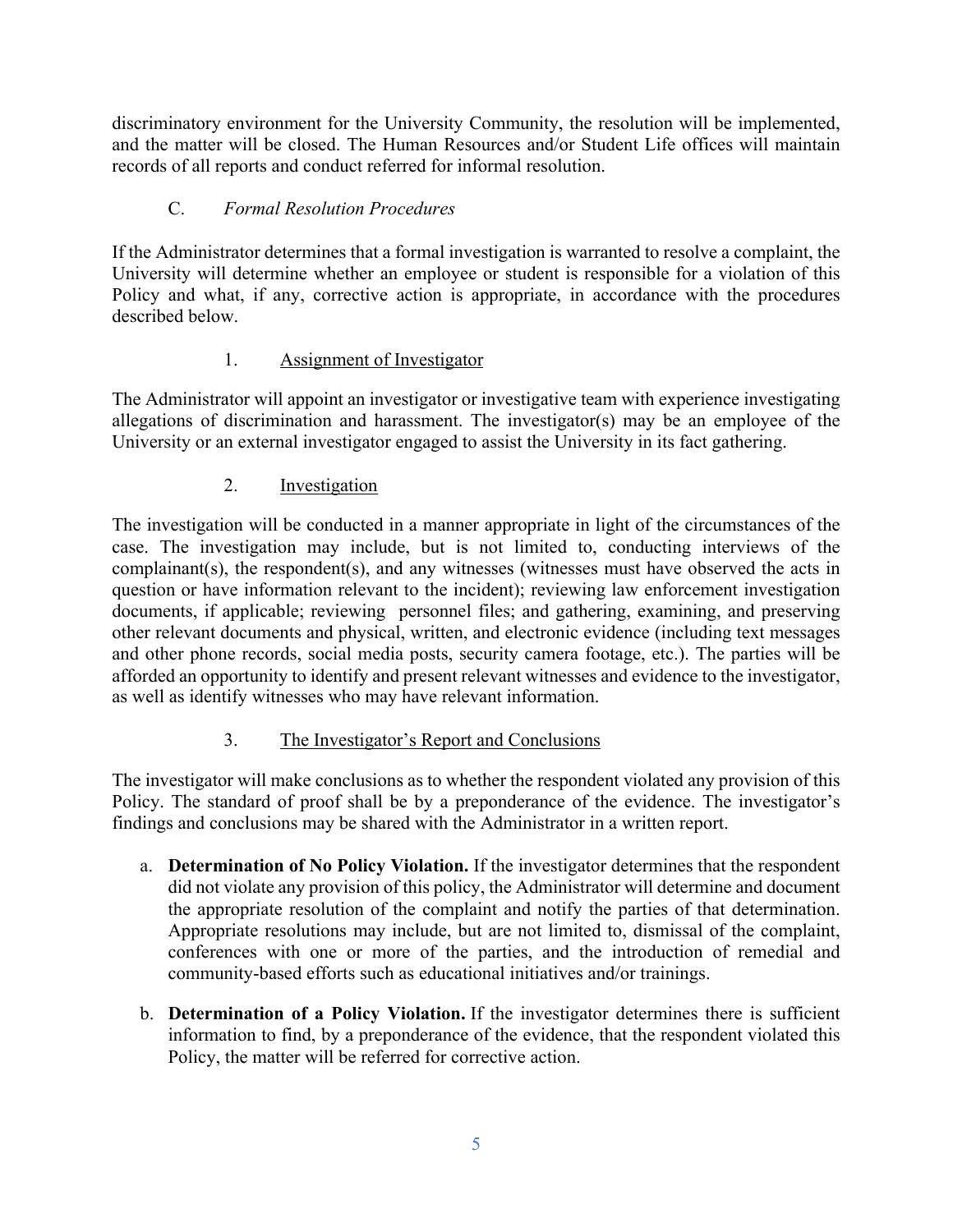#### D. *Corrective Action*

If the Respondent is found responsible, corrective action will be addressed as follows:

- 1. For Policy violations by employees (including staff, faculty, and students acting in their capacity as student employees), the Human Resources Director will consult with the individual supervisor and department head to determine appropriate corrective action up to and including termination of employment.
- 2. For Policy violations by contractors, vendors, and others doing business with the University, the Human Resources Director will consult with the contracting department to determine the appropriate resolution, up to and including termination of a contractual relationship.
- 3. For Policy violations by students, the Dean of Students will take corrective action including, but not limited to those sanctions noted in various sections of the SAGU Student Handbook.3

**Mandatory Transcript Notations.** Texas law requires a notation on the transcript of any student who is ineligible to reenroll in the University for a reason other than an academic or financial reason. Therefore, this requirement applies to violations this Policy that result in ineligibility to enroll in the University for any period of time, such as suspension and expulsion. In addition, if a student withdraws while there are pending disciplinary charges that may result in the student becoming ineligible to reenroll in the University for a reason other than an academic or financial reason, the University will not end the disciplinary process until a final determination of responsibility has been made. A disciplinary charge becomes a pending matter upon the initial receipt of the complaint, whether oral or written.

E. *Appeals*

Appeals of findings of responsibility against Student-Respondents will be handled pursuant to the Student Conduct Appeals process contained in the University's Student Handbook.4

Appeals of findings of responsibility against Employee-Respondents will be handled pursuant to the applicable faculty or personnel policies.<sup>5</sup>

E. *Knowingly Filing a False Complaint*

<sup>3</sup> Available at

https://www.sagu.edu/documents/Student%20Life/Student%20Handbook/Student%20Handbook .pdf.

<sup>&</sup>lt;sup>4</sup> Available at

https://www.sagu.edu/documents/Student%20Life/Student%20Handbook/Student%20Handbook .pdf.

<sup>5</sup> *See* the Employee Policy Manual (IPM) at

https://www.sagu.edu/documents/Human%20Resources/IPM\_employment.pdf.